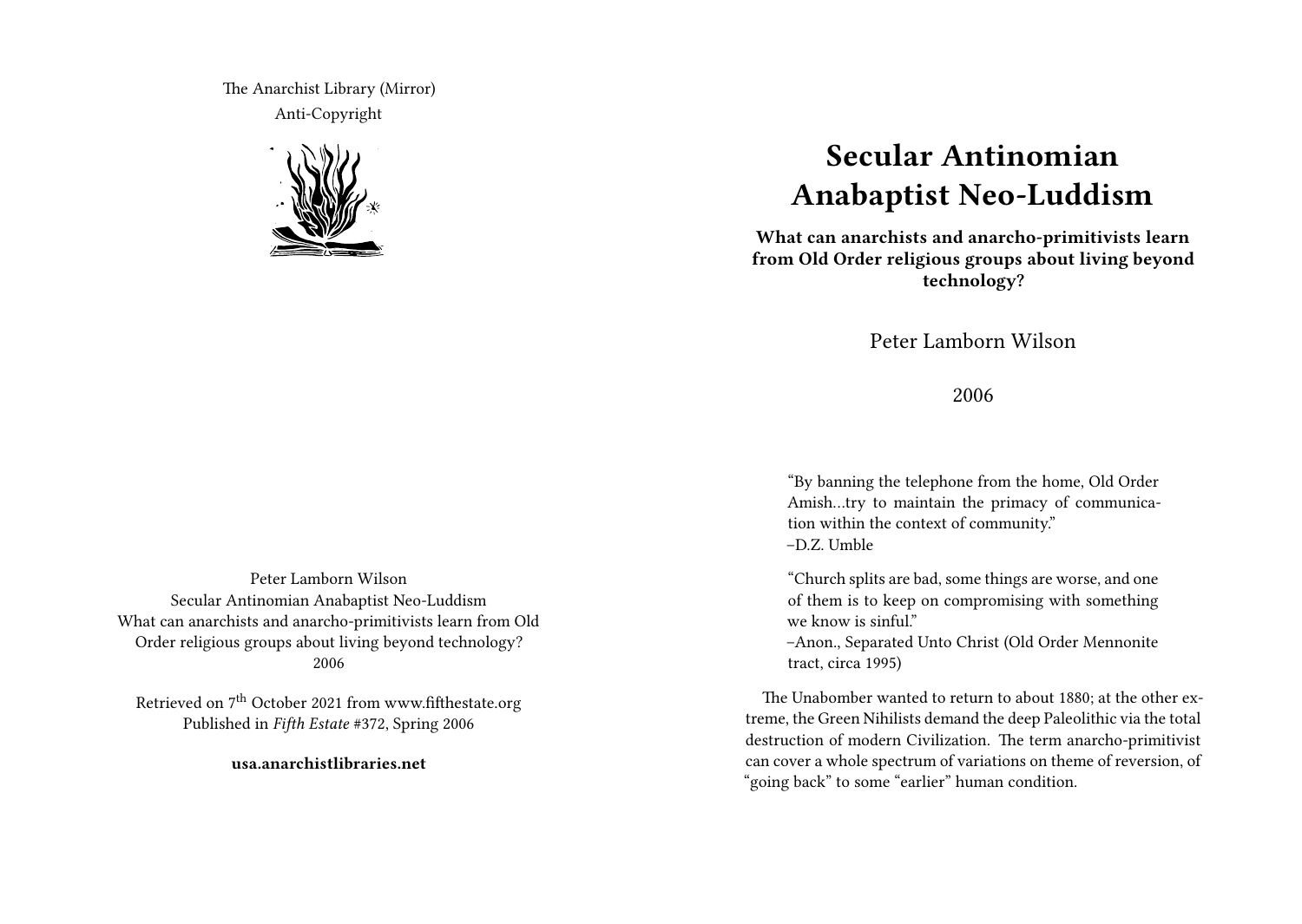But today's anarcho-primitivists are not the only critics of modern technology and alienation to emerge from the traditional left or "Movement of the Social." Charles Fourier may have been the first radical to out-do Rousseau by attacking the totality of Civilization and praising "savages and Barbarians" as far happier than modern humanity. But he proposed moving forward to Utopia rather than back to Tahiti (always the French archetype of primitive paradise– hence, Gauguin's later expatriation).

Of course, a classical anarchist critique of Civilization and specifically of technology can already be gleaned from William Morris and Kropotkin, with precursors among the Romantics. (See, for instance, Byron's poem in defense of the machine-smashers, with its incendiary refrain: "No King but King Ludd!" Blake's "satanic mills" were also part of the tradition.) One of the original Ludd Letters defined the Luddite movement as resistance to any technology "hurtful to the commonalty."

By this definition, anarcho-primitives might be defined as neoluddites. Some draw the line at steam, others at flintknapping, but the principle is the same. Not to make light of the differences–but if I have to wait for the overthrow of language, music, and even a sense of humor before the gates of paradise crack open even a tiny slit, then I confess despair.

The Nihilists among us appear to believe that no compromise, no gradual approach (e.g., through alternative technology) can be admitted. Destruction, yes. But no "building the kernel of the new society within the shell of the old." All Now or Nothing Never. Therefore, they see no purpose in any piecemeal reversionism of a constructive nature. And consequently, it seems, they see no reason to "deny" themselves the use of cars and computers.

I find this puzzling because I find cars and computers to be extremely unpleasurable devices. I'd love to be able to live without them, and I've greatly enjoyed the few periods of my life when I could (mostly in what we used to call the Third World.) Unfortunately, luddism is not a viable practice at the individual hermit level

Thompson. Anabaptists and related sects like the Old Order Quakers have persisted where communism and anarchism have apparently failed–but only because they turned away from the World as "saving remnant" or "gathered churches," closed themselves off from oppression and alienation rather than confronting it with the militancy of the early Anabaptists like Thomas Munzer. (The early Quakers also had their ranters and militants like James Nayler. Later, they escaped the extermination of the radical sects in England by embracing pacifism and buying Pennsylvania.)

Does anarcho-primitivism have anything to learn from these sects? For us, it may seem that revolution is necessary strategically but impossible tactically–precisely the situation facing  $16<sup>th</sup>$  century Anabaptism and the anti-authoritarian antinomian extreme "left" of the Reformation. The response was to drop out and retreat as far from the "Antichrist" as possible into small utopian communities. "Revolution" was turned inward, via the Bann and the splits, rather than outward into missionary work or confrontational militancy. And, since some of these communities have lasted for centuries, resisted compulsory education, conscription, and even electricity, an empirical argument can be made for the efficacy of those tactics.

Anarchist utopianism has a noble history in America. It has always been part of our strategic deployment. If the Old Order sects have no other lesson for us, at least they demonstrate that the vortex of the apparatus can be resisted by living without it, i.e., outside it–to the extent really possible.

The last time something like anarcho-communitarianism was tried on a wider scale, in the 1960s, it ended in "failure." But in a world where Capital can recuperate almost everything, perhaps failure is our last possible Outside. In any case, it was an adventure. Success or failure remains unforeseeable–but adventure is something that can be willed.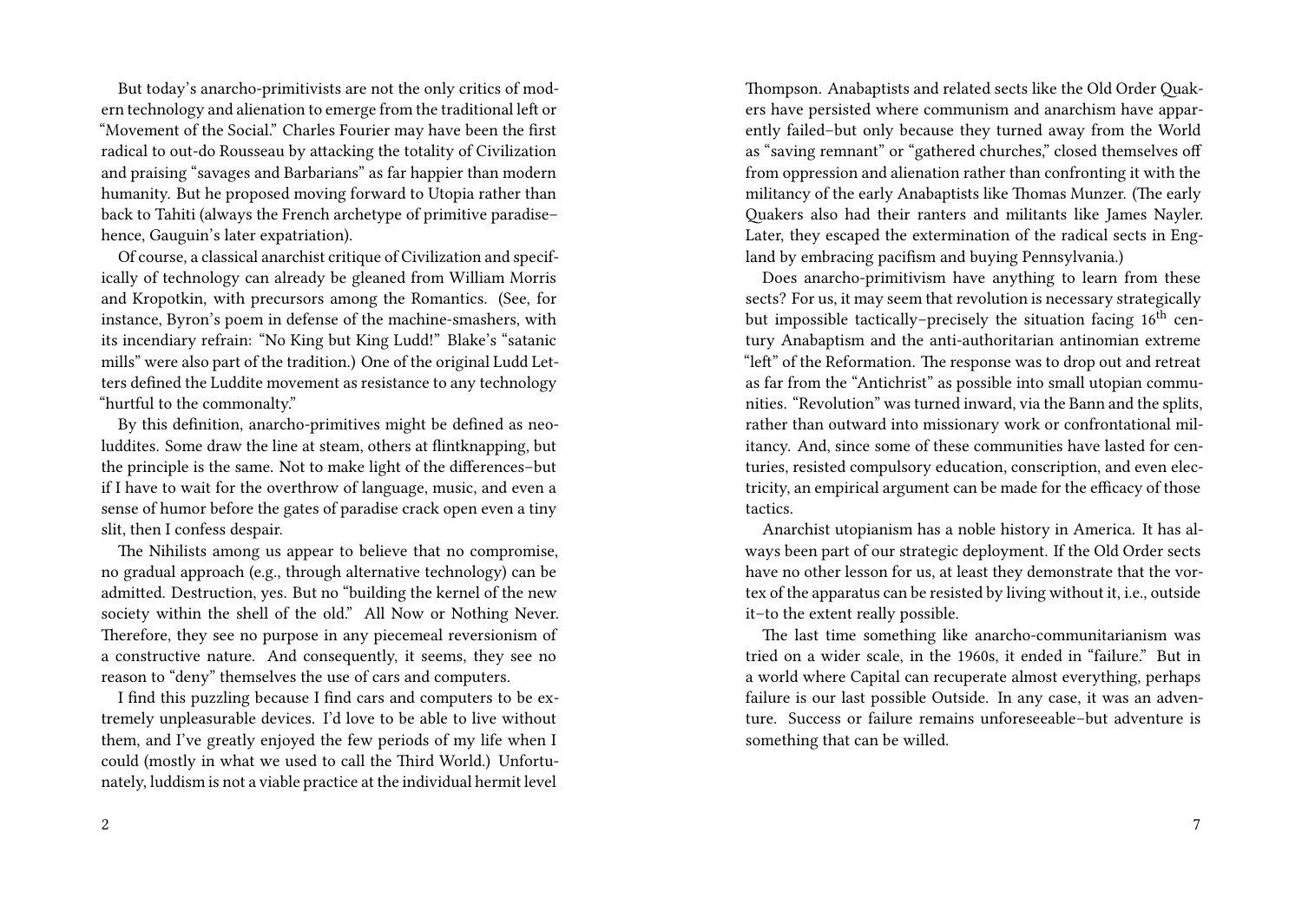squats, social centers, and farms it controls. But in the USA now, anarchism has no economic institutions capable of providing livelihoods for its adherents. No food or craft coops, no farms or CSAs–Community Supported Agriculture.

The very use of technopathocracy's hi-tech mechanisms such as cars and computers seems to militate against the feasibility of realizing other desires, as if the *apparatus* itself were designed to suppress them. (Which it is.)

The Amish model involves a retreat from "the World" rather than the revolutionary confrontation proposed by militant  $16<sup>th</sup>$  century Anabaptism–or by anarchism. But nowadays retreat makes good sense from a tactical point of view in light of the Empire's overwhelming force for oppression on every level of "civilized" life. In fact, this retreat has already occurred. (American anarchism is not presently engaged in revolution, despite its occasional rhetoric and perennial optimism.) But why shouldn't we make it a *tactical retreat*?

Can we imagine an antinomian anabaptism or even a secular neo-luddism capable of organizing a tentative and impure but still radical reversion on the microscale of intentional community? A small but pleasurable (also risky) retreat from the world of Too Late Capitalism?

The Old Orders don't seem to theorize. Their Ordinances are fluid because unwritten. Writing is distrusted because it stops the flow and threatens the organicity of tradition. In fact, all their theory work tends to be done in community, not by individual leaders, and certainly not by reading texts (other than scripture of course, which itself possesses a certain fluidity in exegesis). In a sort of Hegelian way, theory is both *suppressed* in its alienating mode as "dead letter" and *realized* at once in its creative mode as living community.

Precisely this "overcoming" marks the genetic link between Anabaptism and revolutionary anarchism and communism–a shared ancestry which fascinated historians like Norman Cohn and E.P. (or anyway, not for a klutz like the above signed). You need *communitas* (as that "Neolithic Conservative" Paul Goodman put it) in order to live luddism as a pleasure and not a form of self-denial like wearing a hair shirt.

It's almost a Catch-22. You need luddism to make communitas and communitas to practice luddism.

Furthermore, most of us would starve to death without cars and computers and even cell phones. Capital creates needs; those needs become real. Most of us can live without a TV, but to live without telephones would require an organic local community organized voluntarily around luddite ideals.

Which brings us to the Anabaptists.

The original Anabaptists have been admired by many revolutionaries from Engels to Landauer. The "Luther Blisset" trio of Bologna Neo-Situationists who wrote the highly entertaining erudite pulp thriller *Q*, depict the old Anabaptists as out-and-out antinomian anarchists. (Here, they were possibly influenced by R. Vaneigem's praise of the Brethren of the Free Spirit.) Relevant to the present discussion, however, is the Anabaptist critique of technology, which only developed at a later period.

The revolutionary Anabaptists were ruthlessly suppressed by both 16<sup>th</sup> century Protestant and Catholic powers. But quietist/ pacifist Anabaptism survived by fleeing to the New World. In Europe, almost no trace remains, but here in North America, we have the Old Order Amish, Mennonites, Brethren, Schwenkfeldians, and even a few Old Order Quakers, all still living in intentional communities and practicing luddism, functioning more or less happily without telephones, computers, cars, or even electricity.

But are they in any sense anarchists? They may be quite authoritarian/patriarchal on one level, but they also retain interesting traces of their anti-authoritarian heritage. For instance, their bishops and ministers are chosen by lot. They refuse all cooperation with governments, will not serve in armies, or run for office; and they practice mutual aid. The Hutterites live as "Bible commu